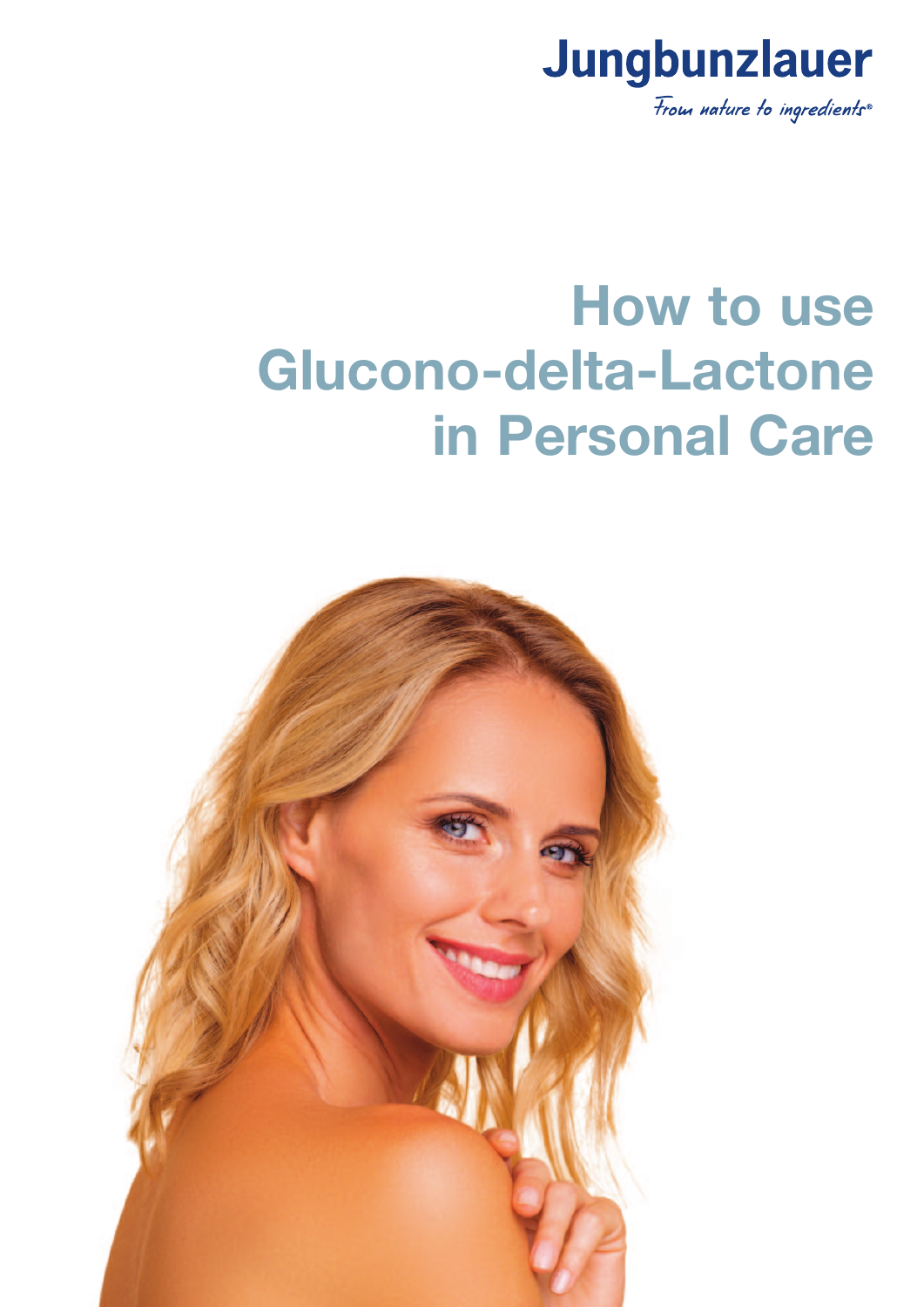# General properties of Glucono-delta-Lactone

denan

| <b>INCI name</b> | Gluconolactone                                                                | <b>Production process</b> | Fermentation of glucose syrup<br>(from maize) |
|------------------|-------------------------------------------------------------------------------|---------------------------|-----------------------------------------------|
| Characteristics  | Free-flowing, white crystalline<br>powder, practically odourless              | CAS number                | $90 - 80 - 2$                                 |
| Solubility       | Freely soluble in water<br>(approx. 50% w/w), sparingly<br>soluble in ethanol | EC number                 | 202-016-5                                     |







# Glucono-delta-Lactone and related chemical species

Glucono-delta-lactone (GdL) is a cyclic ester of gluconic acid. When added into an aqueous solution, it rapidly dissolves and forms different chemical species (figure 1): gluconic acid, gluconate, glucono-delta-lactone and glucono-gamma-lactone (Zhang et al., 2007).

The predominant, pH-dependent equilibrium processes are:

- **Lactone hydrolysis (slow process) to form gluconic acid,** leading to acidification of the medium
- Deprotonation of gluconic acid to form gluconate ions/ Protonation of gluconate to form gluconic acid (fast process)

pH adjustment in cosmetic formulations determines the predominant chemical species and is therefore crucial to achieve the desired function of glucono-delta-lactone.



**Figure 2: Distribution of chemical species depending on pH, graphic adapted from Zhang et al., 2007**



**Figure 1: Equilibrium between Gluconic Acid and related chemical species**

The distribution of these different chemical species is represented in figure 2:

- At a pH of 3.6, there is a 1:1 ratio between gluconic acid and gluconate ions
- With increasing pH, the share of gluconic acid drops strongly: at a pH of 4.5, it is mostly in its deprotonated form (gluconate)
- $\blacksquare$  Lactones are only formed at acidic pH (< 5)
- **Lactones make up a minor share of chemical species**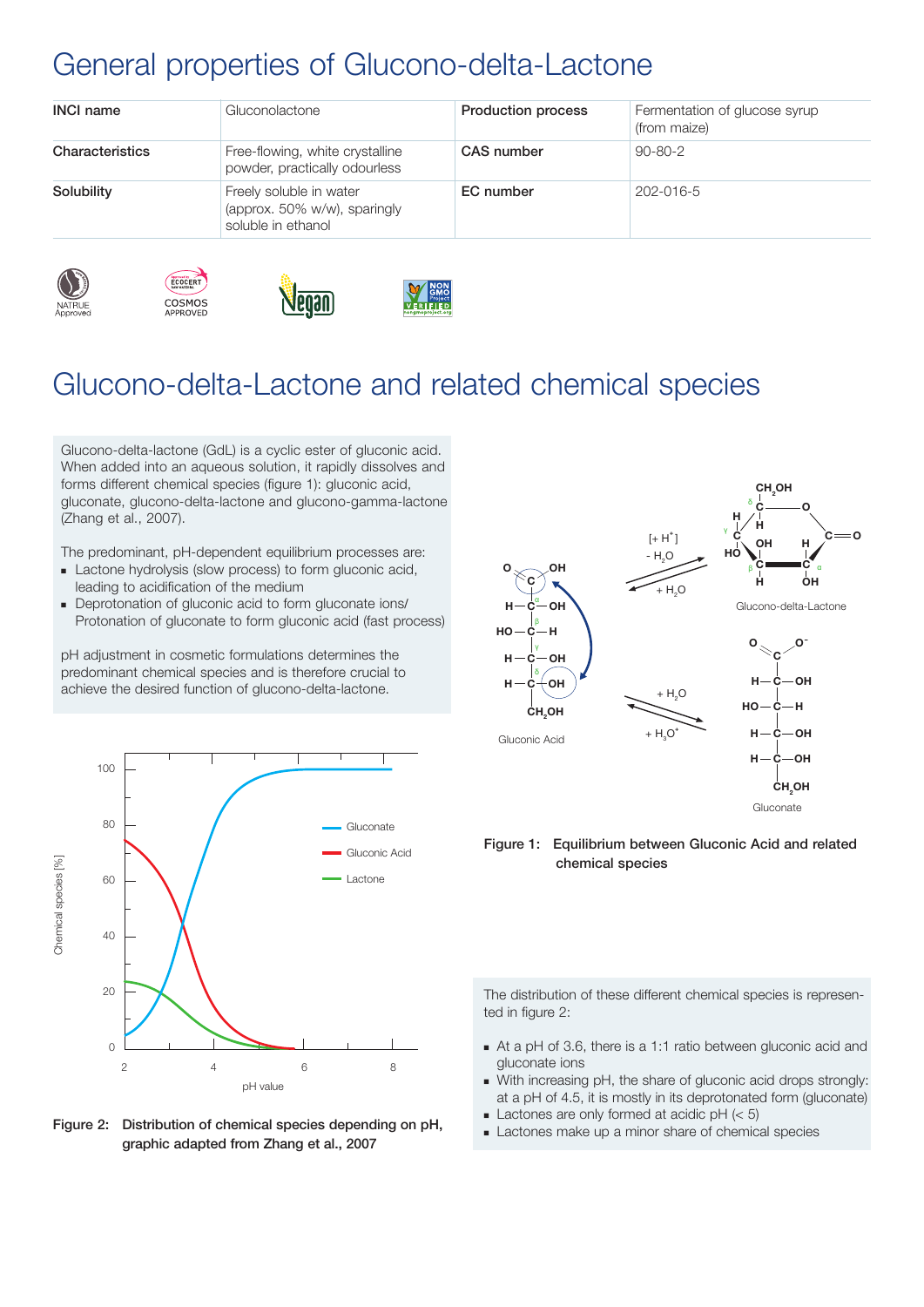# Functions of different chemical species

| <b>Purpose</b>   | Mode of action                                                                            | Relevant chemical species               | <b>Favorable formulation conditions</b>                             |  |
|------------------|-------------------------------------------------------------------------------------------|-----------------------------------------|---------------------------------------------------------------------|--|
| Acidification    | Proton donor                                                                              | Glucono-delta-Lactone,<br>Gluconic Acid | Aqueous phase ensuring<br>full dissolution and hydrolysis           |  |
| pH stabilisation | Proton donor/proton acceptor                                                              | Gluconic Acid, Gluconate                | Aqueous phase<br>ensuring full dissolution                          |  |
| Complexation     | Free binding sites for positively<br>charged divalent metal ions                          | Gluconate                               | $pH >$ approx. 4 (increasing complexing<br>capacity with rising pH) |  |
| Exfoliation      | Penetration of skin barrier<br>as unpolar (lipophilic) chemical<br>species, acidification | Glucono-delta-Lactone,<br>Gluconic Acid | Acidic medium ( $pH < 4.5$ )                                        |  |

# Hydrolysis of Glucono-delta-Lactone into Gluconic Acid



**Figure 3: pH kinetics for different Glucono-delta-Lactone concentrations (T = 25 °C)**

Different factors can influence the hydrolysis kinetics of glucono-delta-lactone.

#### - **Concentration**

 As illustrated in figure 3, the higher the glucono-delta-lactone concentration, the faster stabilises the pH

#### - **Temperature**

 Increasing the temperature speeds up the hydrolysis and hence the pH drop

#### - **Viscosity**

 Adding a thickener in the media to reach a higher viscosity does not show any impact on the pH drop as long as good mixing is ensured

#### - **Preservatives**

 A buffering effect is observed when adding salts of organic acids as preservative (e.g. sodium benzoate), leading to a less pronounced pH drop

- **Surfactants**

 As with preservatives, the presence of certain surfactants in the media can show a buffering effect and mitigate the pH drop

# Key aspects to keep in mind when formulating with Glucono-delta-Lactone\*

#### **Viscosity and stability of emulsions**

- pH and electrolytes impact emulsification, emulsion viscosity and emulsion stability
- The higher the electrolyte content, the more challenging the emulsification
- Increasing the pH of an emulsion with high glucono-delta lactone content requires a high electrolyte input, e.g. in the form of sodium hydroxide

#### **Preservation**

- Preservatives efficacy and solubility are pH dependent
- **Low pH in exfoliating products requires thoughtful selection** of preservatives

#### **Viscosity of surfactant based-products**

- pH and electrolytes (e.g. sodium ions) influence the viscosity of surfactant-based products
- Addition of glucono-delta-lactone acidifies the formulation and requires addition of neutralising agents (e.g. sodium hydroxide) bringing in sodium ions, potentially impacting viscosity
- *\* Note: these aspects are not specific to use of glucono-delta lactone, but related to general use of acids.*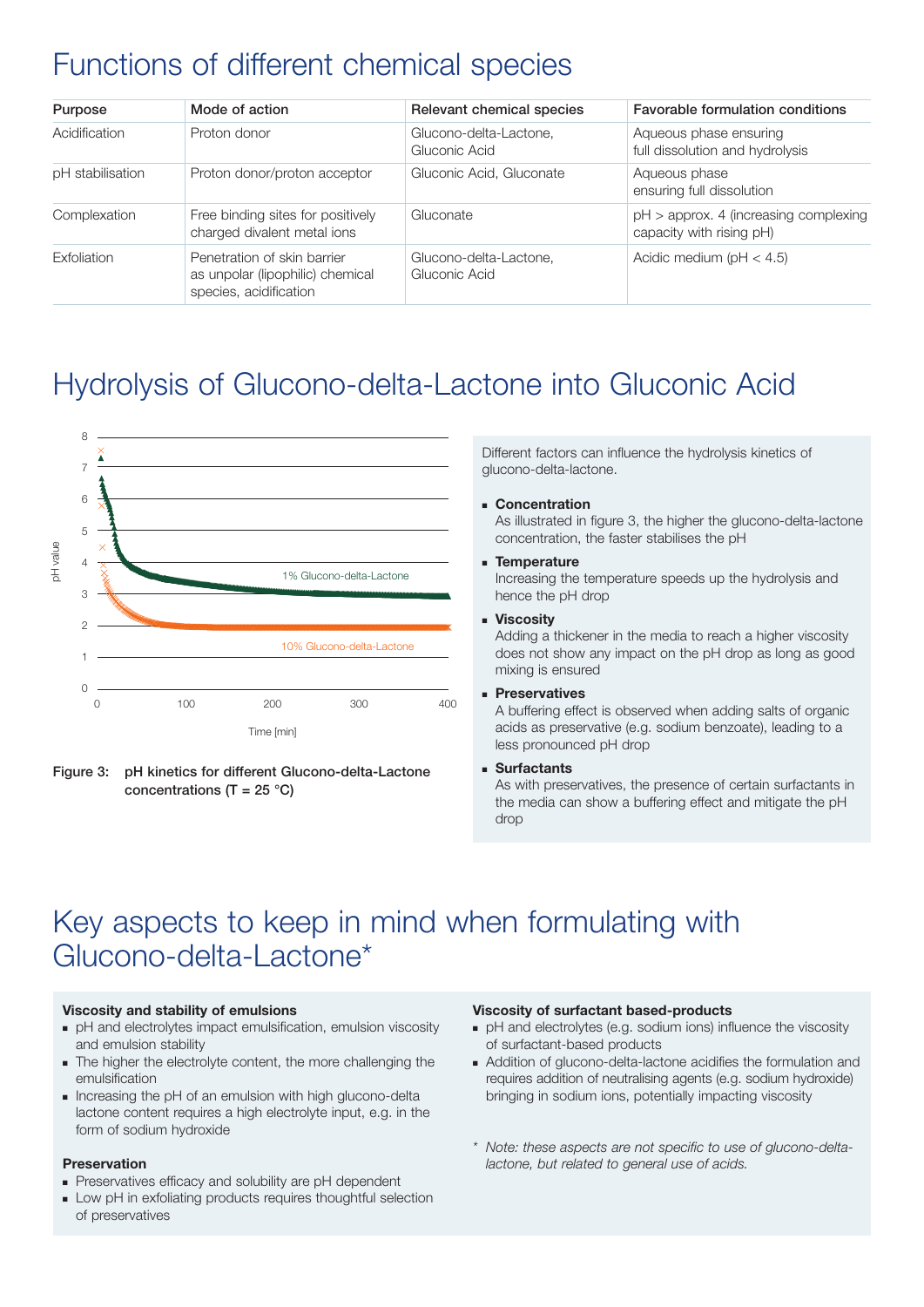# Focus on: Emulsion stability with high content of Glucono-delta-Lactone

#### **Matrix properties**

- **Leave-on product**
- **Emulsion**
- $pH = 3.2 4.0$
- GdL content = 3 15% (active substance)
- GdL function: moisturising, mild but pronounced exfoliation

#### **Product examples**

- Face cream
- **Body lotion**

100

●



### Testing of different approaches to adjust pH

#### **Challenge**

Acidification occurs slowly throughout the product manufacturing, so the momentary pH measured at the beginning of the processing is not equivalent to the one measured at the end. Especially in formulations with high glucono-delta-lactone load, large fluctuations in pH and salt concentrations occur throughout the process. Emulsification is pH- and salt-sensitive, which is why the timing of pH adjustment is important.

#### **Goal**

Identify suitable approach to add neutralising agent during emulsion preparation

#### **Feasible approach 1**

- Adjust momentary pH to target pH
- Further pH drop during processing to value below target pH
- Re-adjust final pH

#### **Feasible approach 2**

- No adjustment of momentary pH
- pH adjustment exclusively at the end of the production process

#### **Approach 3 (not recommended)**

- Adjust momentary pH to above the target pH (overcompensation) by adding a previously defined amount of base
- pH after processing = target pH
- No further adjustment of pH



Glucono-delta-Lactone addition

Momentary pH value **Final pH** value

**Figure 4: Exemplary pH drop during product manufacturing**



**Approaches 1 & 2: Stable emulsion**



**Approach 3: Instable emulsion, phase separation**

### Key learnings

#### **Addition of neutralising agent**

- Should be done after emulsification process to ensure a good and stable emulsion
- Sodium hydroxide is the most effective neutralising agent to adjust the pH (easy handling)
- **Sodium citrate may be included as part of a buffering system**

#### **No further pH drop observed after final adjustment in the formulation**

- $\bullet$  High processing temperature of 80 °C (176 °F) for emulsions accelerates hydrolysis of glucono-delta-lactone
- Note: Emulsion stability also depends on type of emulsifier and their suitability for acidic pH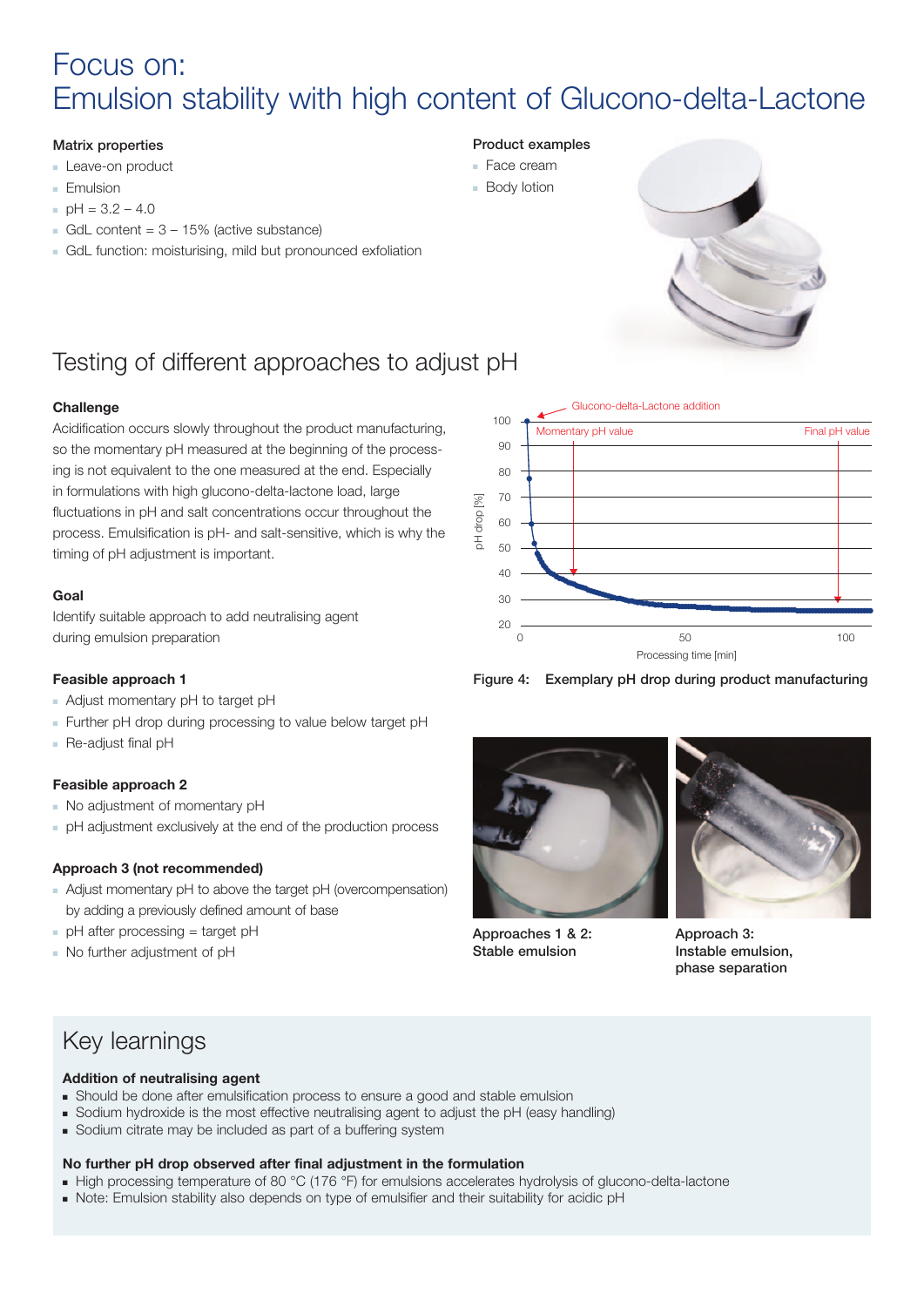# Focus on: Preservation and exfoliating effect

#### **Matrix properties**

- **Leave-on product**
- Aqueous thickened, no surfactant
- $pH = 3.5 4.5$
- GdL content = 3 10% (active substance)
- GdL function: moisturising, mild but pronounced exfoliation



### Choosing effective concentrations

With the multiple hydroxyl groups present within the organic acid structure, glucono-delta-lactone belongs to the category of polyhydroxy acids. Compared to alpha-hydroxy acids (AHAs) and beta-hydroxy acids (BHAs), polyhydroxy acids (PHAs) demonstrate milder exfoliating properties and hence reduce potential side effects, such as irritation or sun sensitivity.

Several literature articles report about the exfoliating properties of glucono-delta-lactone:

| Literature reference    | <b>Matrix</b> | Glucono-delta-Lactone concentration | рH  |
|-------------------------|---------------|-------------------------------------|-----|
| Berardesca et al., 1997 | Cream         | 8%                                  | 4.3 |
|                         | Day lotion    | 4%                                  | 3.8 |
| Edison et al., 2004     | Night cream   | 10%                                 | 3.6 |
| Green et al., 2002      | Cream         | 8%                                  | 4.2 |
| Hunt and Ross, 1992     | Lotion        | 14%                                 |     |

### Aspects to consider regarding preservation

#### **Explanation**

- Salts of organic acids (e.g. sodium benzoate) represent an important class of preservatives
- The preservative dissociates when added in solution
- The addition of glucono-delta-lactone can lead to a drop of pH under the pKa of the preservative
- The undissociated form of the preservative becomes predominant (e.g. benzoic acid)
- Having a low water solubility, the acid form of the preservative starts to crystallise

#### **Recommendations**

- Combine different preservative classes, e.g. organic acids and surfactants
- $\blacksquare$  Consider solubility limit and pK $_{\rm a}$  of the preservative



**A: Instable (crystallisation)** 8.0% Glucono-delta-Lactone 0.5% Sodium Benzoate 0.1% Potassium Sorbate



### Key learnings

#### **Exfoliating effect**

- For mild exfoliating products, glucono-delta-lactone concentrations between 5 10% are a good starting point
- Formulating at a pH around 3.6 ensures the presence of significant amounts of effective acid and lactone forms

#### **Preservation**

- Identifying a suitable preservative system compatible with a high acid content and a low pH can be a challenge
- $\bullet$  When using salts of organic acids, solubility limit and p $\mathsf{K}_\mathrm{a}$  of the acid form should be taken into account
- Different preservative classes can be combined